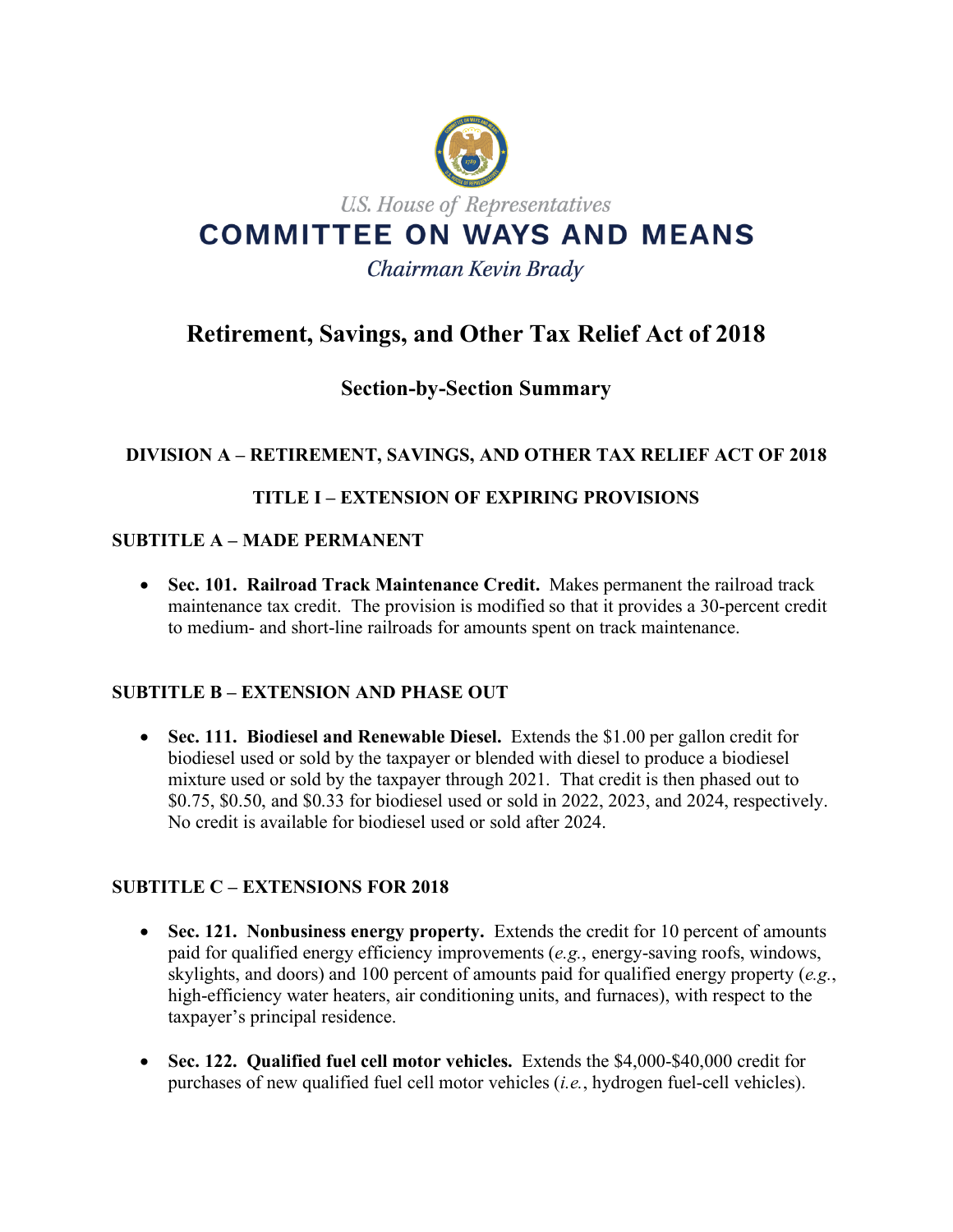- **Sec. 123. Alternative fuel refueling property credit.** Extends the credit for 30 percent of amounts paid for new qualified alternative fuel vehicle refueling property (*e.g.*, electric car charging stations), up to \$30,000 for depreciable property and \$1,000 otherwise.
- Sec. 124. 2-wheeled plug-in electric vehicle credit. Extends the credit for 10 percent of amounts paid for new qualified 2-wheeled plug-in electric vehicles, up to \$2,500.
- **Sec. 125. Second generation biofuel producer credit.** Extends the \$1.01 per gallon credit for second generation biofuel (*e.g.*, certain liquid fuel derived from renewable lignocellulosic matter).
- **Sec. 126. Credit for electricity produced from certain renewable resources.** Extends the per kilowatt hour credit for electricity produced at a qualified closed- or open-loop biomass, geothermal energy, landfill gas, trash, hydropower, or marine and hydrokinetic renewable energy facility.
- **Sec. 127. Production credit for Indian coal facilities.** Extends the production credit for coal produced from coal reserves owned by or on behalf of an Indian tribe on June 14, 2005.
- **Sec. 128. Energy efficient homes credit.** Extends the \$1,000-\$2,000 credit for construction and sale of qualified new energy-efficient homes.
- Sec. 129. Classification of certain race horses as 3-year property. Extends the rules providing for a 3-year recovery period for race horses for depreciation and expensing purposes.
- **Sec. 130. Special allowance for second generation biofuel plant property.** Extends 50-percent bonus depreciation for property used in the United States solely to produce second generation biofuel that does not otherwise qualify for bonus depreciation.
- **Sec. 131. Energy efficient commercial buildings deduction.** Extends the deduction for the cost, up to \$1.80 per square foot, of energy-efficient commercial building property (*e.g.*, certain depreciable interior lighting, heating, cooling, ventilation, and hot water systems). The deduction allows certain tax-exempt and government entities to allocate the deduction to taxable project partners, effectively matching the cost recovery treatment provided by expensing for entities like public universities and state governments.
- **Sec. 132. Election to expense advanced mine safety equipment.** Extends the election to expense 50 percent of the cost of certain mine safety equipment property.
- **Sec. 133. Extension of special rule for sales or dispositions to implement FERC or State electric restructuring policy for qualified electric utilities.** Extends the election to recognize over an 8-year period gains on sales of electric transmission services property to independent transmission companies, except to the extent the taxpayer purchased certain utility property during the preceding 4-year period.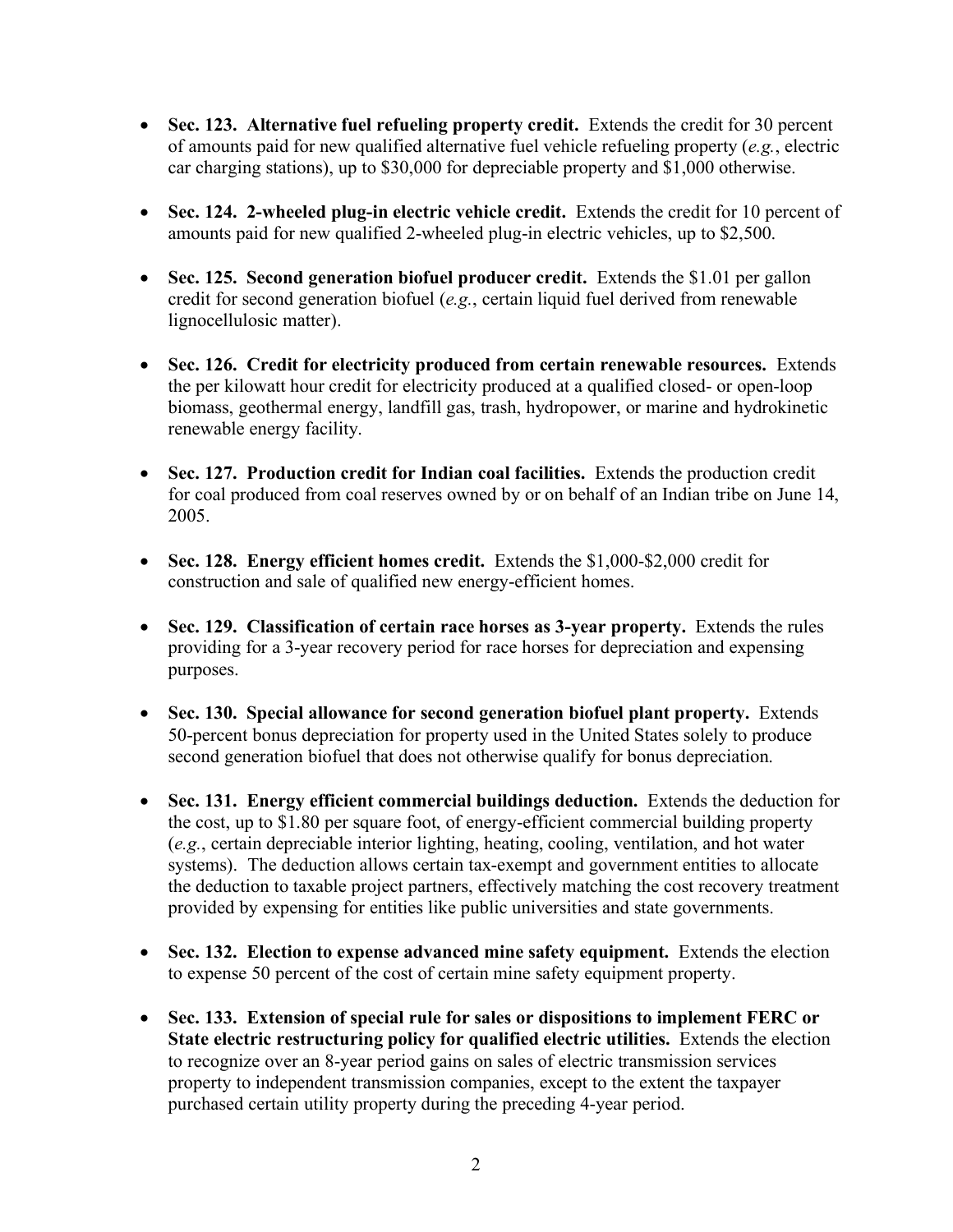- **Sec. 134. Extension of excise tax credits relating to alternative fuels.** Extends the \$0.50 per gallon credit for alternative fuel (*e.g.*, liquefied petroleum gas, natural gas, hydrogen, or gas or fuel derived from biomass) used or sold by the taxpayer.
- **Sec. 135. 7-year recovery period for motorsports entertainment complexes.** Extends the rules providing for a 7-year recovery period for motorsport entertainment complexes for depreciation and expensing purposes.
- **Sec. 136. Accelerated depreciation for business property on Indian reservation.**  Extends accelerated depreciation (through the provision of shortened recovery periods such as 3 years instead of 5 years and 12 years instead of 20 years) for qualified Indian reservation property, subject to a provision allowing taxpayers to elect out of accelerated depreciation.
- **Sec. 137. Expensing rules for certain productions.** Extends special rules for expensing with respect to qualified film and television productions and qualified live theatrical productions.
- **Sec. 138. Indian employment credit.** Extends the Indian employment tax credit, which provides a 20-percent credit to employers for wages and healthcare expenses associated with employing certain members of an Indian tribe.
- **Sec. 139. Mine rescue team training credit.** Extends the mine rescue team tax credit, which provides a 20-percent credit to employers at U.S.-based mines for training program costs for mine rescue team employees (including wages of the employees while attending training).
- **Sec. 140. Exclusion from gross income of discharge of qualified principal residence indebtedness.** Extends the exclusion from an individual's gross income for a discharge of indebtedness on a principal residence.
- **Sec. 141. Treatment of mortgage insurance premiums as qualified residence interest.** Extends the deduction for mortgage insurance premiums, which are treated as interest for purposes of the mortgage interest deduction.
- **Sec. 142. Deduction of qualified tuition and related expenses.** Extends the above-theline deduction for qualified tuition and related expenses for higher education. The deduction is capped at \$4,000 for individuals with adjusted gross income (AGI) up to \$65,000 (\$130,000 for joint filers) and \$2,000 for individuals with AGI up to \$80,000 (\$160,000 for joint filers).
- **Sec. 143. Extension of empowerment zone tax incentives.** Extends tax benefits relating to tax-exempt bonds, employment credits, increased expensing, and gain exclusion from the sale of certain small-business stock for business activities conducted in empowerment zones.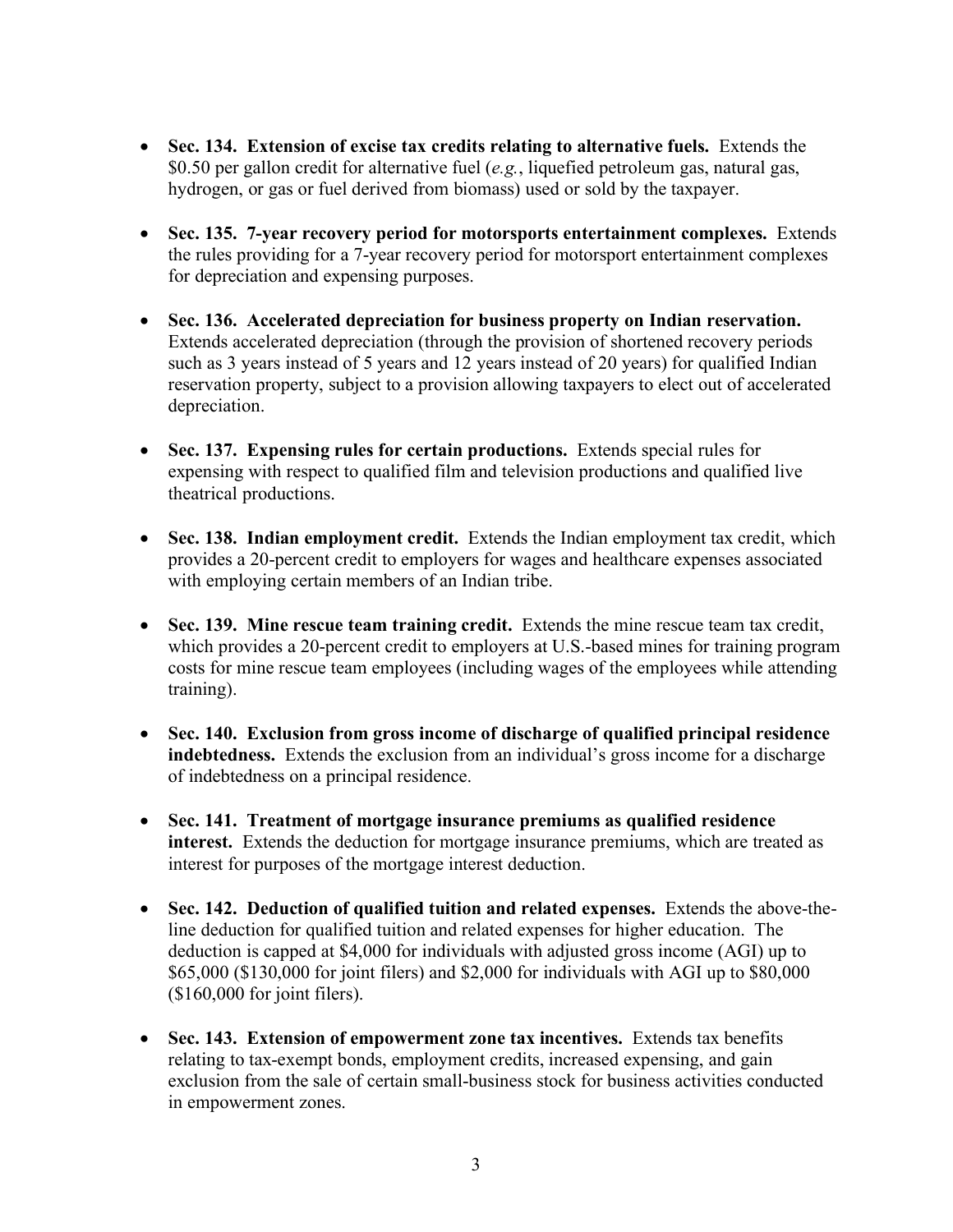• **Sec. 144. American Samoa economic development credit.** Extends the credit under section 30A for domestic corporations that are engaged in qualified production activities in American Samoa. The credit is capped at 60 percent of wages (including employee fringe benefit expenses), plus 15 percent of the depreciation allowances for short-life property, 40 percent of the depreciation allowances for medium-life property, and 65 percent of the depreciation allowances for long-life property.

## **SUBTITLE D – EXTENSIONS FOR 2019**

- **Sec. 151. Extension of Oil Spill Liability Trust Fund Rate.** Extends the oil spill liability trust fund financing rate through December 31, 2019.
- **Sec. 152. Black Lung Liability Trust Fund Excise Tax.** Extends the black lung liability trust fund excise tax through December 31, 2019.

#### **TITLE II – DISASTER TAX RELIEF**

• Provides disaster tax relief benefits with respect to individuals and businesses affected by Hurricanes Florence and Michael, Typhoons Mangkhut and Yutu, California fires, Kilauea volcanic eruptions and earthquakes, and Hawaii severe storms, flooding, landslides, and mudslides. These benefits are special rules allowing access to retirement funds, temporary suspension of limits on deductions for charitable contributions, allowance of deductions for personal casualty disaster losses, special rules for measurement of earned income for purposes of qualification for tax credits, and a special credit for employee retention.

#### **TITLE III – RETIREMENT AND SAVINGS**

#### **SUBTITLE A – EXPANDING AND PRESERVING RETIREMENT SAVINGS**

• **Sec. 301. Multiple employer plans; pooled employer plans.**

**Current law:** In general, unrelated employers may join together to offer a defined contribution plan, known as a multiple employer plan. (These plans are generally a subcategory of single-employer plans and are distinct from multiemployer plans, which are offered jointly by employers and unions.) However, there are several obstacles that limit the participation of employers in multiple employer plans. Defined contribution plans that do not meet any one of a host of tax-law requirements are subject to a variety of penalties, including disqualification of the plan. Under current Treasury guidance, if one employer in a multiple employer plan runs afoul of the tax rules, the entire plan may be subject to penalty, including disqualification, even if that one employer is only one of hundreds of employers in the plan. This guidance is known as the "one bad apple" rule.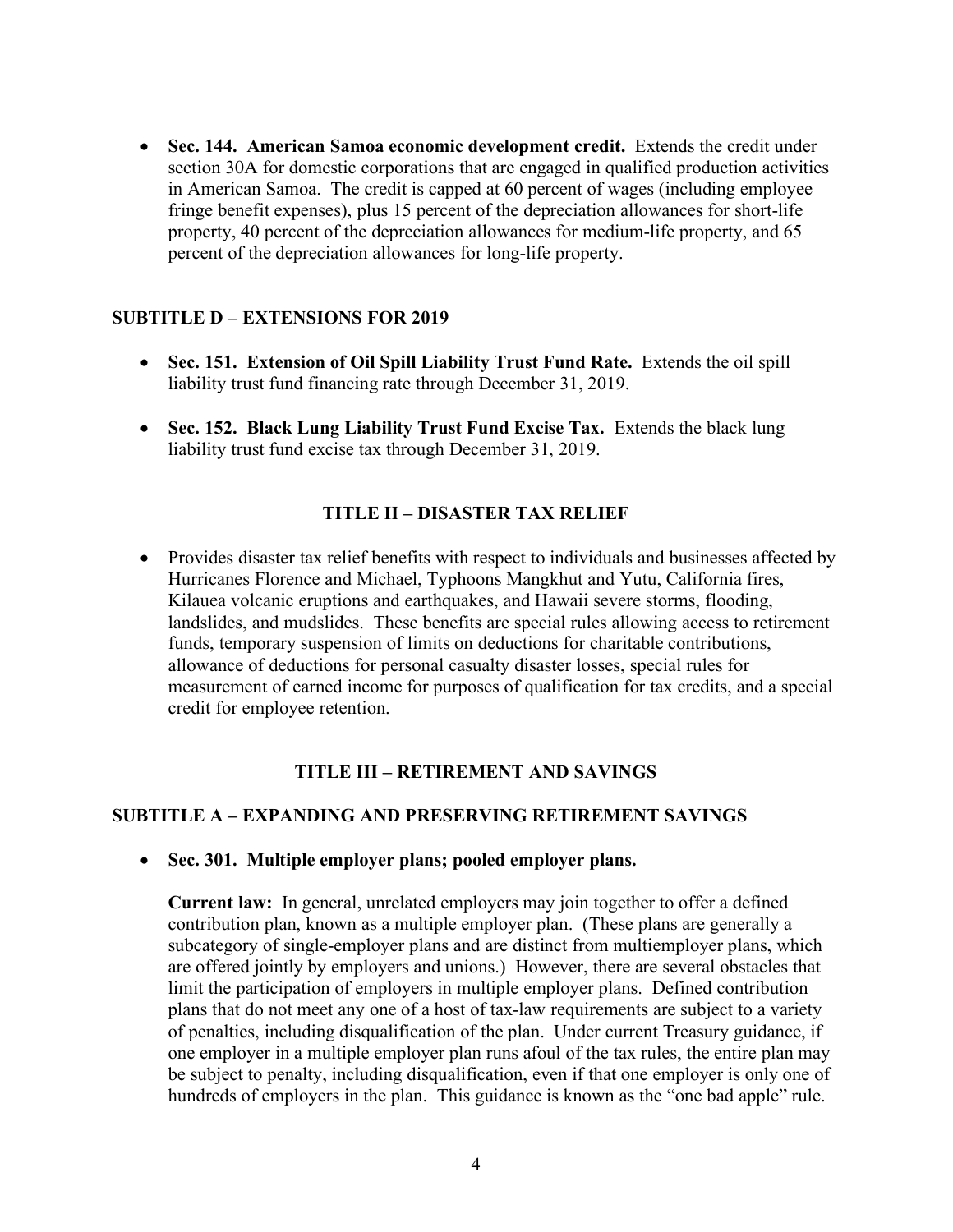In addition, ERISA contains requirements that have been interpreted by the Department of Labor as significantly limiting the circumstances under which unrelated employers may join together in a multiple employer plan.

**Provision:** Under the provision, multiple employer plans that meet specified requirements, including a requirement that the plan have a pooled plan provider, would be considered to be "pooled employer plans." A pooled plan provider would be required to agree to be a fiduciary of the plan and to serve as the plan administrator, responsible for ensuring that the plan meets all applicable tax-law and ERISA requirements. In the event that one employer in a pooled provider plan violates one of the tax-law requirements, the other employers would not be affected by that failure. In addition, the ERISA requirements regarding the types of employers that may participate together in a multiple employer plan would be expanded for pooled provider plans to eliminate any requirement that the employers in the plan be related to each other in some fashion.

The provision would be effective for plan years beginning after December 31, 2019.

#### • **Sec. 302. Rules relating to election of safe harbor 401(k) status.**

**Current law:** Under current law, qualified retirement plans are subject to nondiscrimination rules that impose requirements with respect to the balance between contributions to the plan made by highly compensated employees (and employer contributions for such employees) and contributions made by and for non-highly compensated employees. There are several different safe harbors that may be used by plans to avoid being subject to the non-discrimination rules. One of those safe harbors is based on the employer making a contribution to the plan on behalf of each employee that equals or exceeds three percent of the employee's compensation and that is not dependent on whether the employee contributes to the plan. These employer contributions are referred to as "non-elective." In order to use this safe harbor, the employer is required to inform employees before the plan year during which the employer will make these nonelective contributions.

**Provision:** Under the provision, employers would have until the 30th day before the close of the plan year to choose to use the non-elective contribution safe harbor for the year. In addition, employers would have until the end of the following plan year to choose this safe harbor if the employer provides an enhanced non-elective contribution of at least four percent of the employee's compensation (instead of three percent as generally required under the safe harbor).

The provision would be effective for plan years beginning after December 31, 2018.

• **Sec. 303. Certain taxable non-tuition fellowship and stipend payments treated as compensation for IRA purposes.**

**Current law:** Under current law, the annual limit on the contributions that an individual may make to one or more individual retirement accounts (IRAs) is the lesser of: (1) a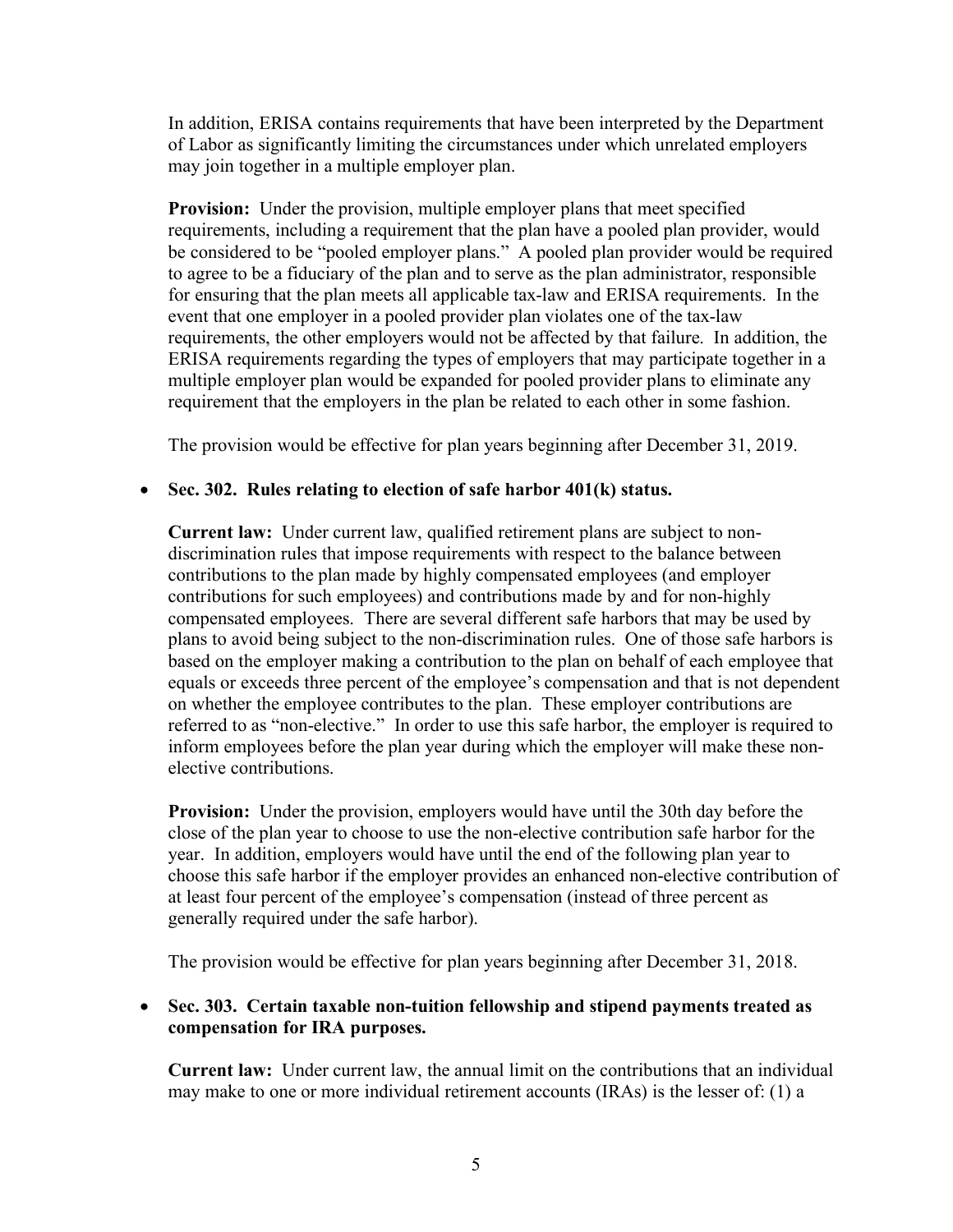dollar amount (which is \$5,500 for 2018); and (2) the amount of the individual's compensation includible in gross income for the year. Additional limits on allowable contributions apply to individuals who participate in employer-sponsored retirement plans or whose spouse so participates.

**Provision:** Under the provision, any fellowship grants, scholarships, or other amounts that are paid to an individual to help in the pursuit of graduate or postdoctoral study or research and that are includable in his or her taxable income would be treated as compensation for IRA-contribution purposes.

The provision would be effective for tax years beginning after December 31, 2018.

## • **Sec. 304. Repeal of maximum age for traditional IRA contributions.**

**Current law:** Under current law, individuals who are age 70½ or older are not permitted to make contributions to a traditional IRA.

**Provision:** The provision would eliminate the age limit for contributing to a traditional IRA.

The provision would be effective for tax years beginning after December 31, 2018.

#### • **Sec. 305. Qualified employer plans prohibited from making loans through credit cards and other similar arrangements.**

**Current law:** Employer-sponsored defined-contribution plans may offer employees who participate in the plan the option of taking loans from the plan with respect to their accounts. In some cases, these plans have arrangements that allow a participating employee to take a line of credit against his or her retirement account and then access those funds through a credit card.

**Provision:** Under the provision, employer-sponsored retirement plans would be prohibited from offering account loans that can be accessed through credit cards.

The provision would be effective for loans taken after the date of enactment of this Act.

#### • **Sec. 306. Portability of lifetime income investments.**

**Current law:** Employers that sponsor defined contribution plans generally offer employees a menu of investment options that can be changed periodically, including the elimination of particular options. If an employee has chosen an investment option that the employer subsequently eliminates from the plan's menu of options, the employee generally must shift from that investment into another option that is available under the plan. Employers generally may not allow current employees to take retirement plan distributions, known as "in-service" distributions, before they reach age 59½ or age 62 depending on the type of plan.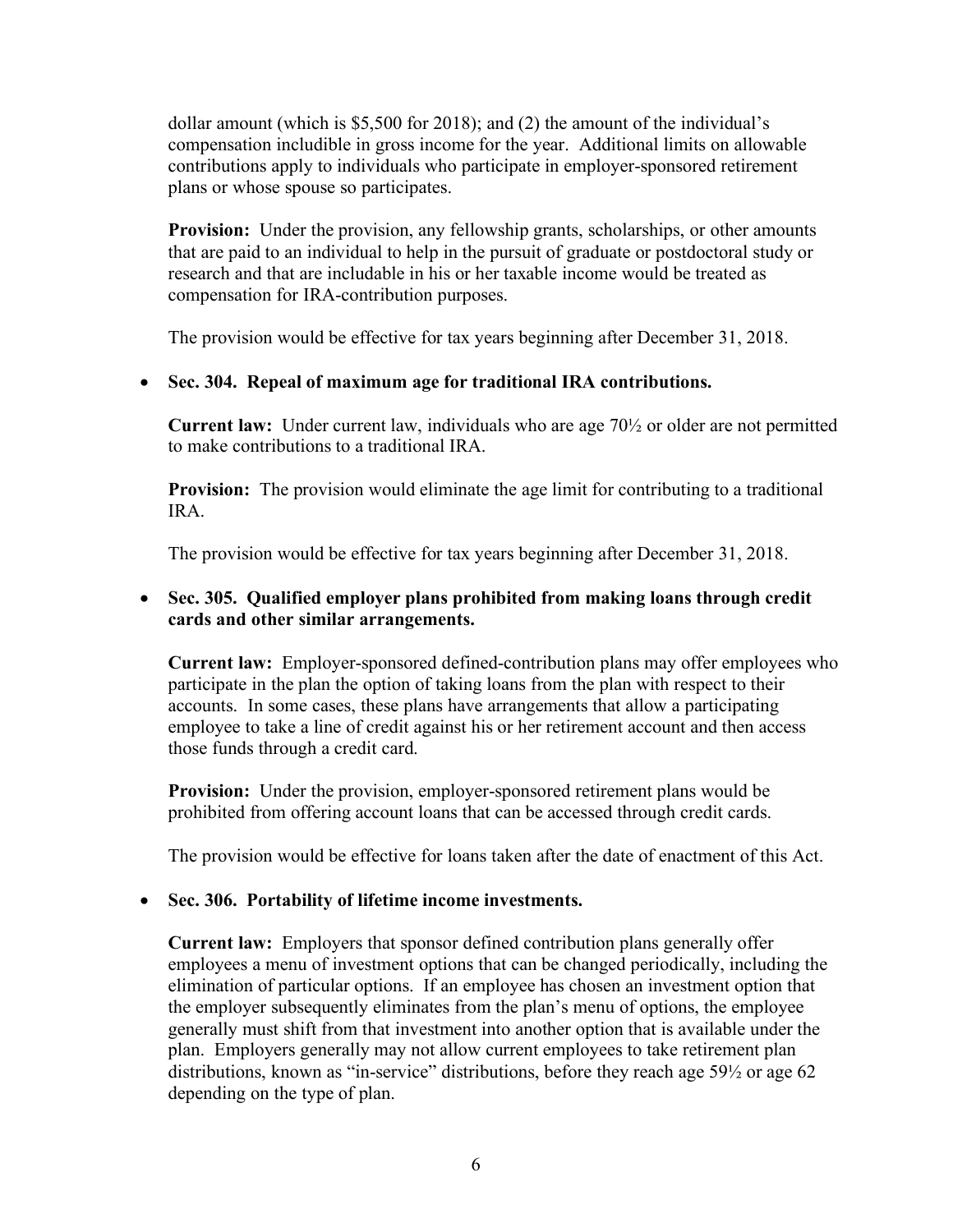**Provision:** Under the provision, employers could allow current employees who have their defined-contribution accounts invested in annuities to choose to keep that investment by rolling the annuity into an IRA if the employer discontinues the annuity as an investment option under the retirement plan.

The provision would be effective for plan years beginning after December 31, 2018.

## • **Sec. 307. Treatment of custodial accounts on termination of section 403(b) plans.**

**Current law:** Section 403(b) plans are employer-sponsored retirement plans offered by (1) charitable tax-exempt organizations and (2) educational institutions of State or local governments, including public schools and public colleges and universities. Many of the rules that apply to section 403(b) plans are similar to the rules applicable to other qualified retirement plans, including section 401(k) plans.

**Provision:** The provision would require Treasury to issue guidance to ensure that there is no disruption when an employer terminates a section 403(b) plan so that its assets are contributed to a custodial account with an IRS-approved nonbank trustee. The guidance is to provide that such an account is treated as directly owned by participants without any change in the tax treatment.

The provision would be effective for tax years beginning after December 31, 2018.

#### • **Sec. 308. Clarification of retirement income account rules relating to churchcontrolled organizations.**

**Current law:** Under current law, retirement plans sponsored by churches generally are subject to different requirements than other retirement plans. The IRS has issued guidance that narrowly prescribes the circumstances in which the employees of a churchaffiliated organization may participate in such a church plan.

**Provision:** The provision would clarify that certain employees of church-affiliated organizations would be allowed to participate in a church's retirement plan. Such employees would include a duly ordained, commissioned, or licensed minister of a church in the exercise of his or her ministry, regardless of the source of his or her compensation. Employees of a tax-exempt organization that is controlled by or associated with a church or a convention or association of churches, and certain employees after separation from service with a church or a convention or association of churches, also would be allowed to participate.

The provision would be effective for plan years beginning after December 31, 2008.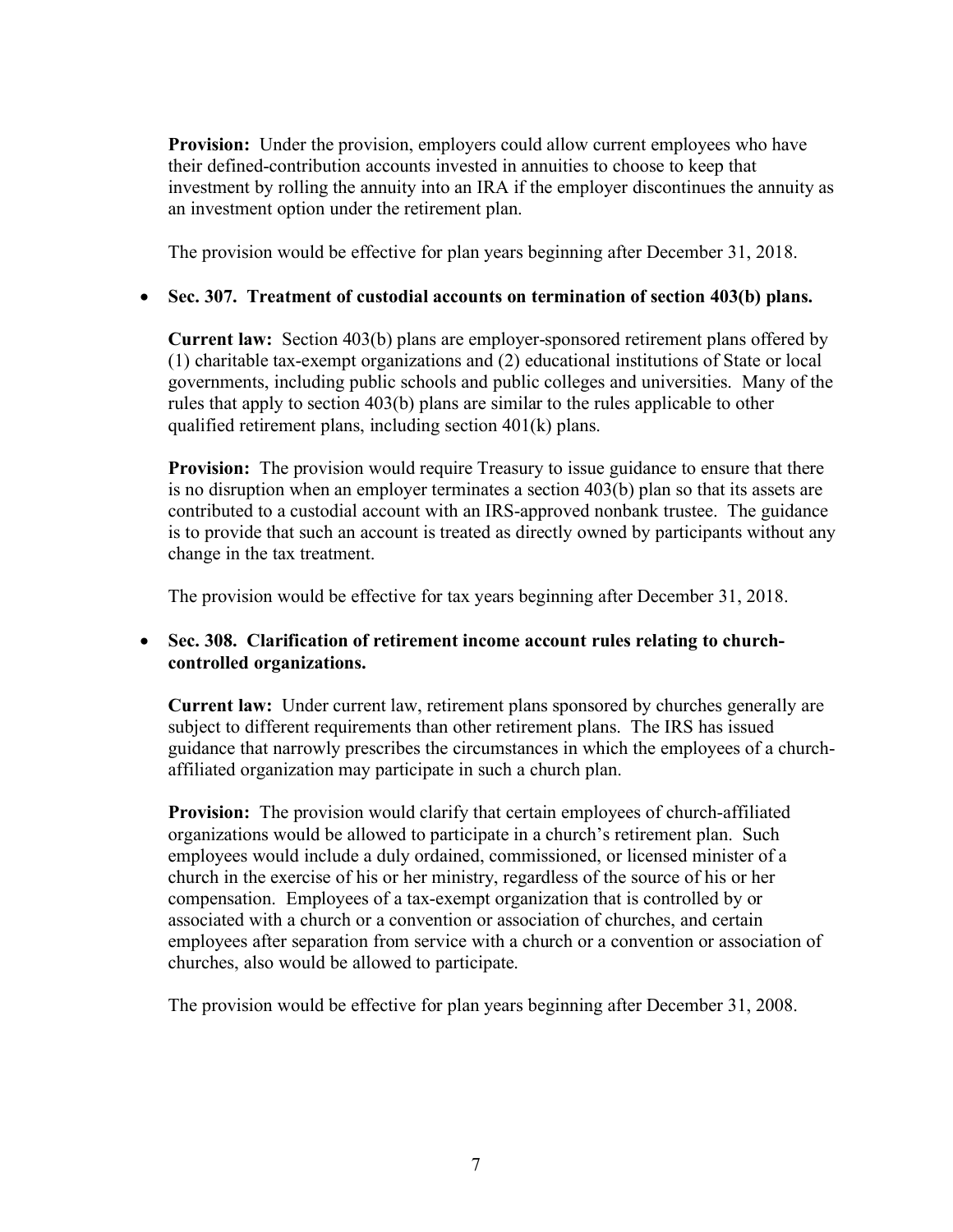#### • **Sec. 309. Increase in 10 percent cap for automatic enrollment safe harbor after 1st plan year.**

**Current law:** Under current law, safe harbor provisions apply with respect to compliance with nondiscrimination rule requirements applicable to defined contribution deferral plans. One such safe-harbor provision provides rules for employers to automatically enroll employees in defined contribution deferral plans up to a specified percentage of the employees' compensation, starting at three percent in an employee's first year of employment, increasing by one percent every year during the subsequent three years of employment, and capped at 10 percent.

**Provision:** For automatic enrollment safe harbor plans, the provision would increase the 10-percent cap on the allowable automatic escalation of employee deferrals after an employee's first plan year to a 15-percent cap of employee pay.

The provision would be effective for plan years beginning after December 31, 2018.

#### • **Sec. 310. Increase in credit limitation for small employer pension plan startup costs.**

**Current law:** Under current law, small employers are eligible for a credit of up to \$500 per year, for up to three years, to help cover the costs associated with starting a retirement plan for employees.

**Provision:** The provision would increase the credit by changing the annual limit on the credit to the greater of  $(1)$  \$500 or  $(2)$  the lesser of  $(a)$  \$250 multiplied by the number of non-highly compensated employees of the eligible employer who are eligible to participate in the plan or (b) \$1,500. The credit applies for up to three years.

The provision applies to tax years beginning after December 31, 2018.

## • **Sec. 311. Small employer automatic enrollment credit.**

**Current law:** Under current law, the small employer retirement plan start-up tax credit does not include any special rules for plans with automatic enrollment features.

**Provision:** The provision would increase the small employer retirement plan start-up tax credit by \$500 per year for employers that create new section 401(k) plans and SIMPLE IRA plans that include automatic enrollment features. The credit would also be available to employers that add automatic enrollment features to an existing plan.

The provision applies to tax years beginning after December 31, 2018.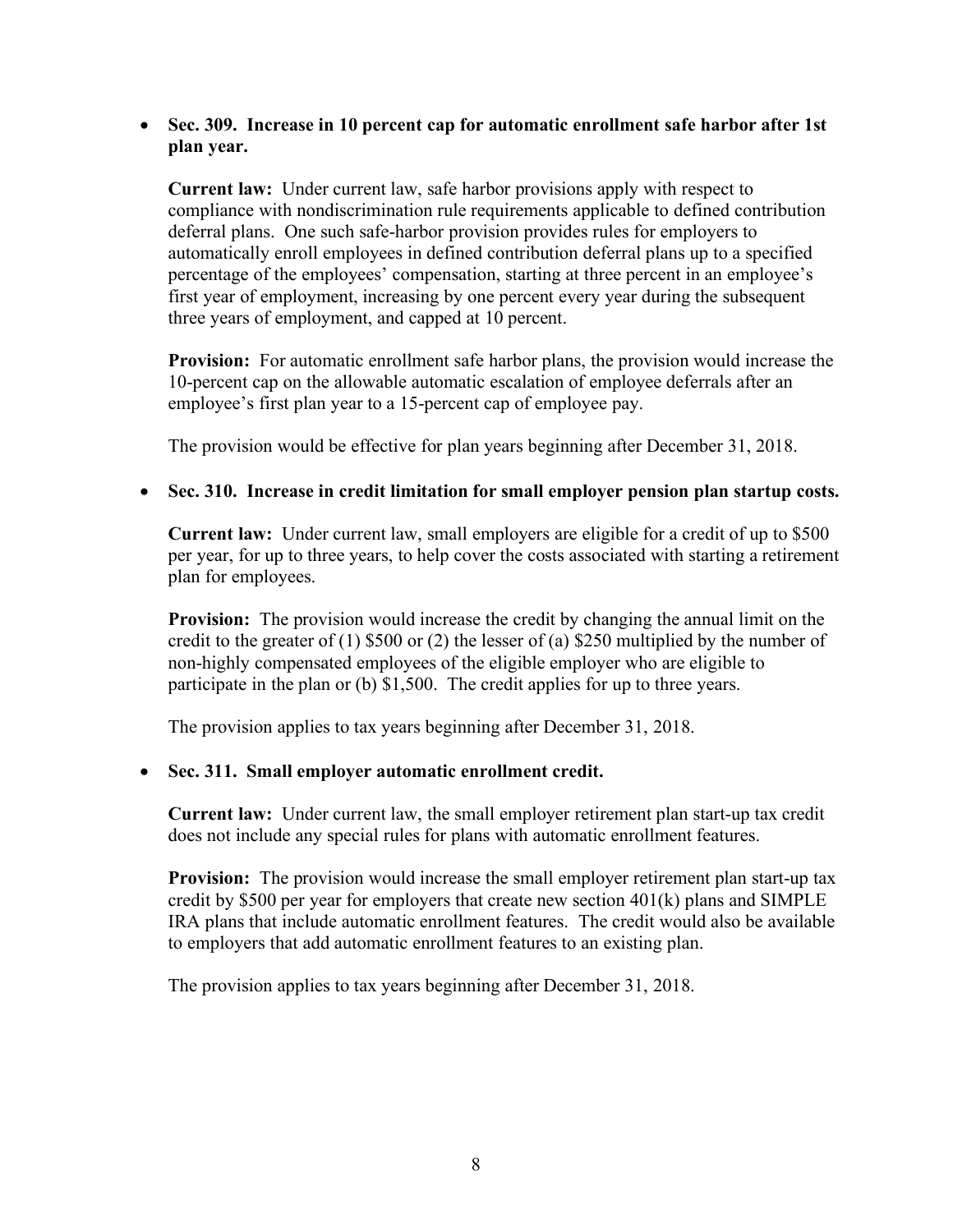#### • **Sec. 312. Exemption from required minimum distribution rules for individuals with certain account balances.**

**Current law:** Under current law, individuals who have employer-sponsored plans, whether defined contribution or defined benefit plans, as well as individuals who own IRAs, are required to start taking annual distributions beginning at age 70½. The required minimum distribution is based on actuarial tables released by the Department of the Treasury.

**Provision:** Under the provision, individuals with total defined contribution or IRA account balances of \$50,000 or less would be exempt from these required minimum distribution rules.

The provision would be effective for distributions required to be made in calendar years beginning more than 120 days after the date of the enactment of this Act.

#### • **Sec. 313. Elective deferrals by members of the Ready Reserve of a reserve component of the Armed Forces.**

**Current law**: Under current law, the annual limit for an employee's contributions to defined contribution plans (for 2018, \$18,500, plus an additional catch-up contribution of \$6,000 for those age 50 or older) applies to all plans in which the employee participates. Thus, if an employee participates in more than one such plan, the employee's combined maximum contribution to both plans for 2018 is \$18,500 (and an additional \$6,000 if age 50 or older).

**Provision:** Under the provision, the contribution limit would apply separately to contributions to the Thrift Savings Plan accounts of members of the Ready Reserve of a reserve component of the Armed Forces and to contributions to all other plans in which the reservist may participate.

The provision would be effective for plan years beginning after December 31, 2018.

## **SUBTITLE B – ADMINISTRATIVE IMPROVEMENTS**

• **Sec. 321. Plan adopted by filing due date for year may be treated as in effect as of close of year.**

**Current law:** Under current law, an employer that wants to establish a qualified retirement plan for its employees must do so by the last day of the taxable year in order for the plan to apply for such year.

**Provision:** Under the provision, an employer would have until the due date (including with extensions) for its tax return for a taxable year to establish a qualified retirement plan that applies to such year.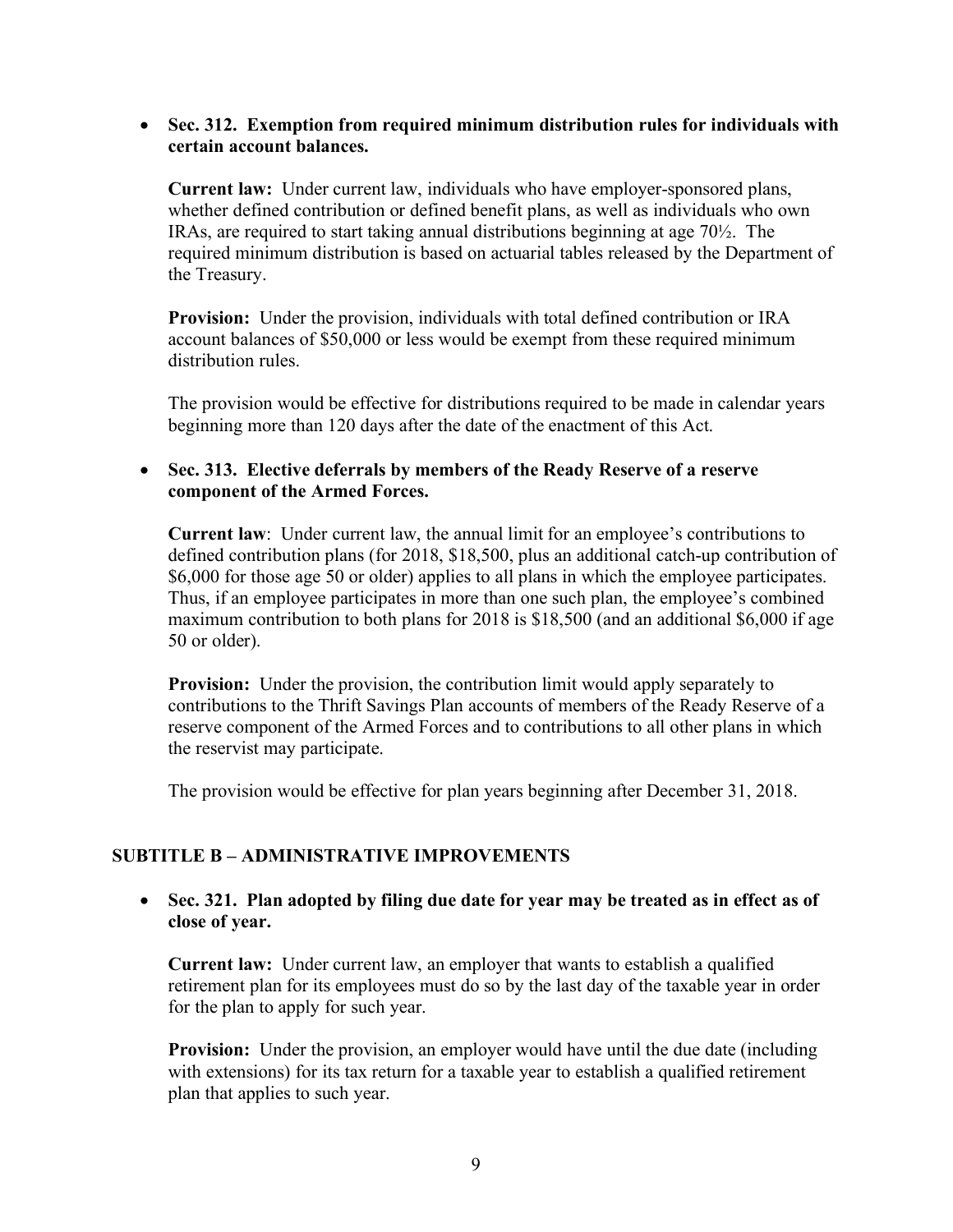The provision would be effective for plan years beginning after December 31, 2018.

## • **Sec. 322. Modification of nondiscrimination rules to protect older, longer service participants.**

**Current law:** Under current law, employer-sponsored retirement plans must meet a variety of requirements in order to be tax-qualified, including non-discrimination rules designed to ensure that the plan coverage of employees and the contributions or benefits provided to employees must not discriminate in favor of highly compensated employees. In general, employers may choose to stop allowing employees to accrue new benefits in a historical plan or to only allow existing employees to accrue new benefits while closing the plan to new employees, while providing a new plan for new benefits or new employees. For employers that sponsor both a defined contribution plan and a defined benefit plan, the non-discrimination rules allow limited cross-testing between the two plans. However, over time non-discrimination violations can arise in situations where an employer allows current workers to continue to accrue benefits in a defined benefit plan that has been closed to new employees.

**Provision:** Under the provision, expanded cross-testing between an employer's definedbenefit plans and defined-contribution plans would be allowed for purposes of the nondiscrimination rules.

The provision would generally take effect on the date of enactment.

#### • **Sec. 323. Fiduciary safe harbor for selection of lifetime income provider.**

**Current law:** Under current law, plan trustees are fiduciaries with regard to selecting service providers. If plan trustees select an insurance company to provide annuities to plan participants and that insurance company later goes insolvent and is unable to provide those annuities, participants would potentially have a cause of action against the plan and the plan trustees in order to recoup the annuities.

**Provision:** Under the provision, fiduciaries are afforded a safe harbor to satisfy the prudence requirement with respect to the selection of insurers for a guaranteed retirement income contract and are protected from liability for any losses that may result to the participant or beneficiary due to an insurer's inability in the future to satisfy its financial obligations under the terms of the contract if the fiduciary obtains certain written representations from the insurer, including that the insurer is licensed to offer such contracts, and at the time of selection and in the previous seven years operates under a certificate of authority from the insurance commissioner of its domiciliary State, has filed audited financial statements, satisfies reserve requirements and is not operating under an order of supervision, rehabilitation, or liquidation.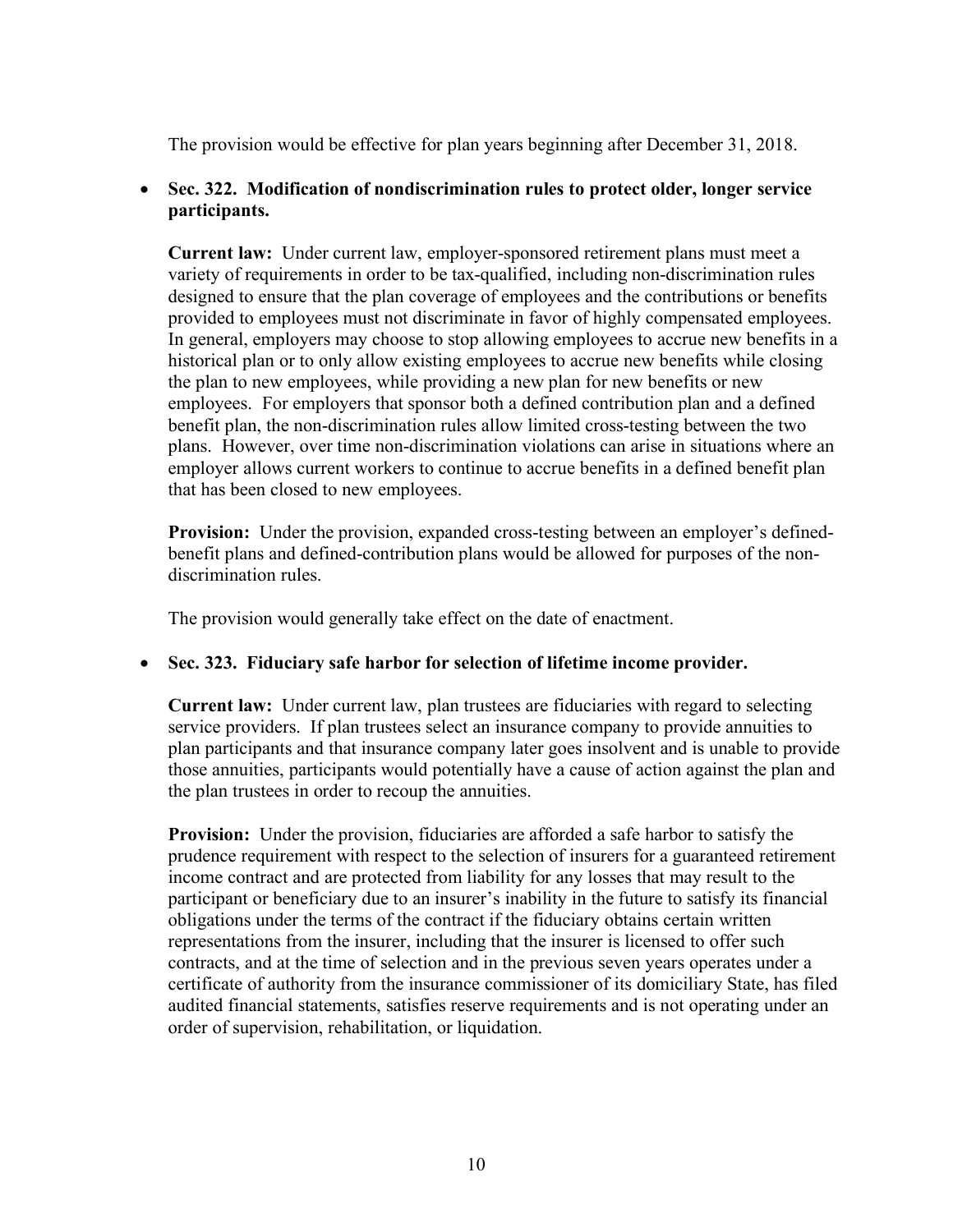• **Sec. 324. Disclosure regarding lifetime income.**

**Current law:** Employers sponsoring defined contribution plans may provide financial education to plan participants. Such education may include information regarding the importance of saving for retirement and information regarding different strategies for calculating appropriate amounts of savings or drawing down one's account in retirement.

**Provision:** The provision would require employers sponsoring defined contribution plans to provide a lifetime income disclosure to each plan participant in a manner to be specified by the Department of Labor, with information about the lifetime income stream equivalent of the participant's total account balance if the participant were to purchase an annuity. The provision would generally be effective 12 months after the issuance of guidance by the Department of Labor.

#### • **Sec. 325. Modification of PBGC premiums for CSEC plans.**

**Current law:** The Pension Benefit Guaranty Corporation (PBGC) is a governmental entity that has separate insurance programs for single-employer and multiemployer defined-benefit pension plans. Participation in the program is a prerequisite for such plans to be tax-qualified. The single-employer program includes both single-employer plans and multiple employer plans, which are plans containing more than one employer that are generally subject to the single-employer funding rules. Cooperative- and smallemployer charity (CSEC) plans are a subset of these multiple employer plans. For 2019, single-employer plans, including CSEC plans, are subject to a PBGC fixed of \$80 per participant and a variable rate premium of \$43 per \$1000 of unfunded liabilities up to a cap of \$541 per participant.

**Provision:** The provision would reduce the fixed per participant PBGC premiums for CSEC plans to \$19. The provision would also provide that CSEC plans use the discount rate used for measuring plan liabilities to measure unfunded liabilities for purposes of the PBGC variable rate premium.

The provision would be effective for plan years beginning after December 31, 2018.

## **SUBTITLE C – OTHER SAVINGS PROVISIONS**

#### • **Sec. 331. Penalty-free withdrawals from retirement plans for individuals in case of birth of child or adoption.**

**Current law:** Under current law, employees who have not reached retirement age generally may not make withdrawals from their employer-sponsored retirement plan except in the case of hardship withdrawals. Hardship withdrawals are includible in taxable income and also are subject to an additional tax of ten percent. Withdrawals from an IRA before the account owner turns  $59\frac{1}{2}$  also are generally includible in taxable income and subject to an additional tax of ten percent.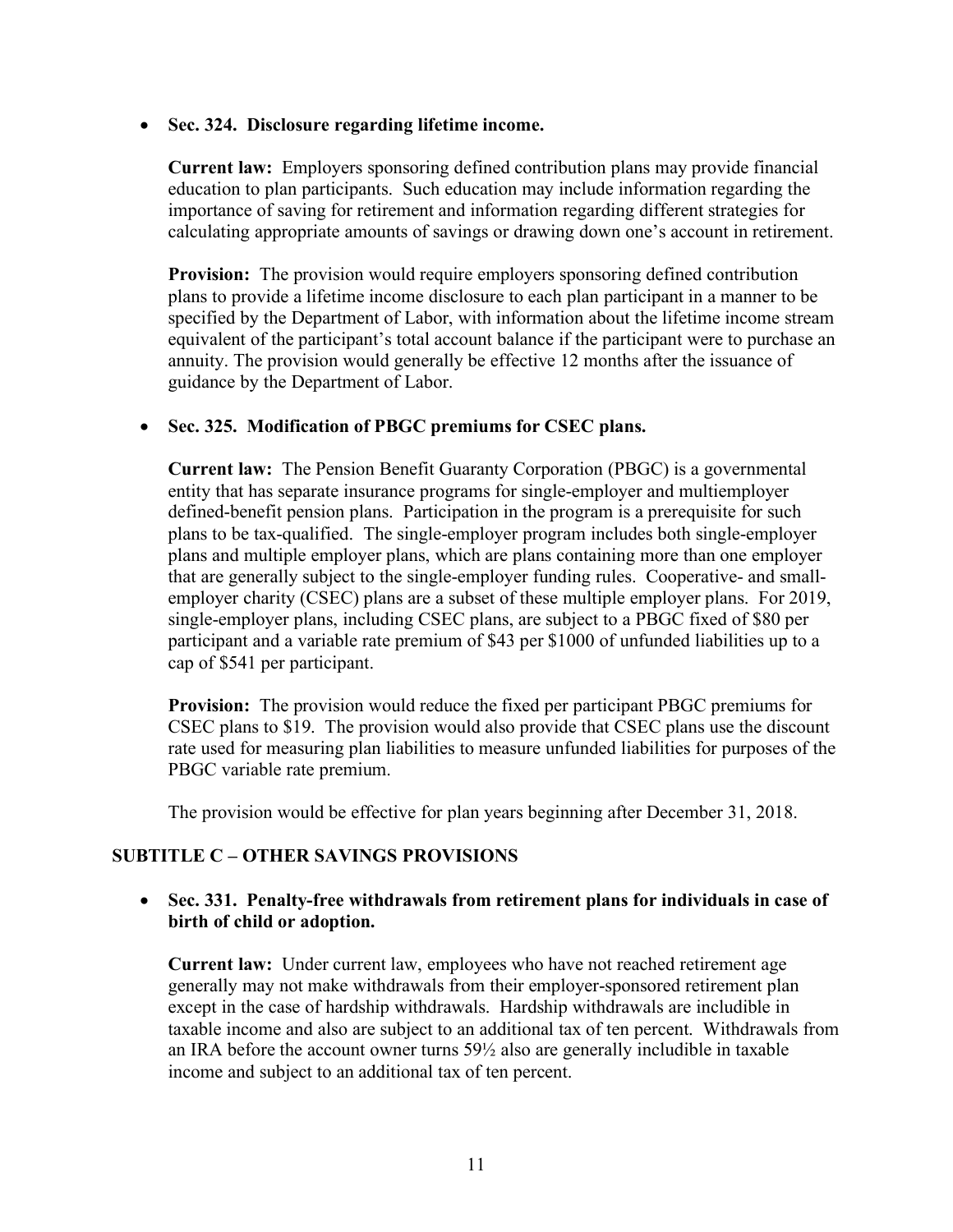**Provision:** Under the provision, a parent would be permitted to make a withdrawal from his or her IRA of up to \$7,500 within one year of the birth of a child or the adoption of a child (or an individual who cannot care for him or herself). Such a withdrawal would not be subject to the additional tax of ten percent. In addition, any amount that is withdrawn from an IRA under this provision could be recontributed to an IRA in the future. Employer-sponsored defined-contribution plans also could allow for such withdrawals and recontributions.

The provision would be effective for distributions made after December 31, 2018.

## **TITLE IV – AMERICAN INNOVATION**

## • **Sec. 401. Simplification and Expansion of Deduction for Start-Up and Organizational Expenditures.**

**Current law:** Under current law, taxpayers may deduct up to \$5,000 of start-up expenses (*i.e.*, costs incurred prior to the commencement of a business's operation). This deduction is phased out to the extent that start-up expenses exceed \$50,000. Start-up expenses that do not qualify for the deduction may be amortized over a 180-month period.

Partnerships and corporations also may deduct up to \$5,000 of organizational expenses (*i.e.*, expenses relating to the organization and creation of the partnership or corporation). This deduction is phased out to the extent organizational expenses exceed \$50,000. Organizational expenses that do not qualify for the deduction may be amortized over a 180-month period.

**Provision:** Under the provision, the existing provisions for start-up and organizational expenses would be combined into a single provision applicable to all businesses. The provision would allow a taxpayer to deduct up to \$20,000 (indexed for inflation) in startup and organizational costs. This deduction would be phased out to the extent that the start-up and organizational costs, in the aggregate, exceed \$120,000 (indexed for inflation). Expenses above the new increased limit would continue to be deductible over a 180-month period following the start of the business.

The provision would be effective for expenses paid or incurred in connection with active businesses that begin in taxable years beginning after 2018.

## • **Sec. 402. Preservation of Start-up Net Operating Losses and Tax Credits After Ownership Change.**

**Current law:** Under current law, special rules apply to limit the use of net operating loss carryforwards of a corporation that undergoes an ownership change. The net operating loss carryforwards that are subject to this limitation are known as the corporation's "prechange losses."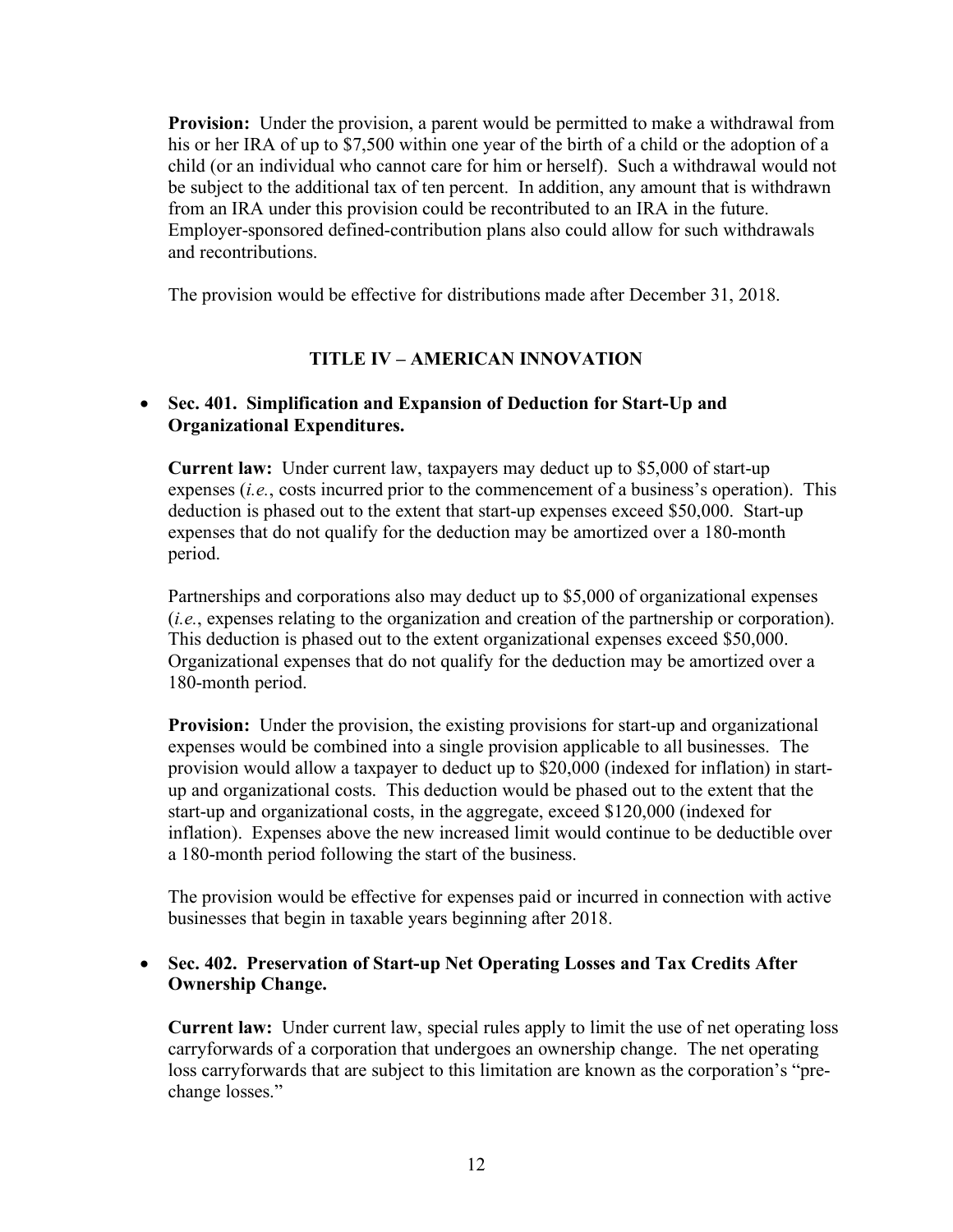Generally, an ownership change occurs when new owners acquire more than 50 percent of the stock of a corporation (either in a single transaction or in multiple transactions over a 3-year look-back period). For this purpose, nearly every kind of transaction in stock is taken into account to determine whether an ownership change has occurred, including, for example, taxable purchases, tax-free exchanges, and stock issuances.

The amount of the limitation (known as the "section 382 limitation") on the corporation's use of its pre-change losses is based on the corporation's value at the time of the ownership change. However, if the corporation does not continue its business operations at all times during the two-year period beginning on the date of the ownership change, the section 382 limitation is generally reduced to zero.

Special rules apply in determining the section 382 limitation in the case of ownership changes that occur in the context of a bankruptcy or similar case.

Similar rules as those described above also apply to limit the use of a corporation's tax credits in the event of an ownership change.

**Provision:** Under the provision, a corporation's "start-up" losses would not be considered "prechange losses" for purposes of the section 382 limitation. Thus, a corporation's start-up losses would not be subject to the section 382 limitation in the event of an ownership change.

A corporation's start-up losses are losses that are properly allocable to the corporation's new business that arise in any taxable year that begins before the end of the 3-year period that begins on the date on which such new business is considered "active." A new business would be considered "active" using the same tax principles that apply with respect to the deductibility of start-up and organizational costs.

This provision would not apply if the corporation does not continue the new business at all times during the two-year period beginning on the date of an ownership change, or if the ownership change occurs while the corporation is under the jurisdiction of the court in a bankruptcy or similar case.

Under the provision, a corporation's "start-up" tax credits would not be subject to the section 382 limitation under similar rules as those described above.

The provision would be effective for any business that begins as an active business after September 10, 2018 and for taxable years ending after September 10, 2018.